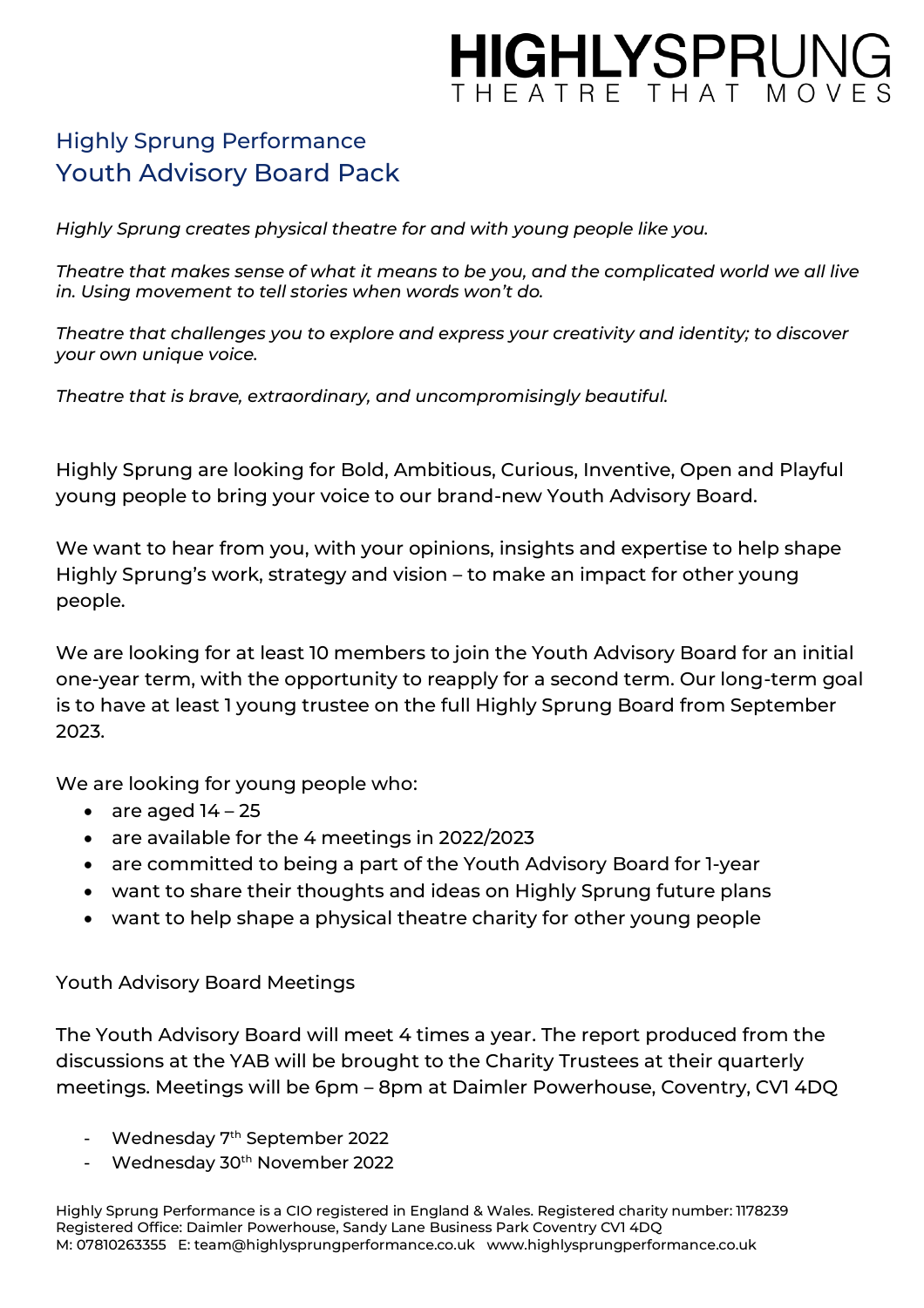- Wednesday 1<sup>st</sup> March 2023
- Wednesday 31<sup>st</sup> May 2023

### How to Apply

We would like you to answer the following questions. This can either be on our [Google Form](https://forms.gle/xTgKixnp2mXgRwe7A) (written) or as a short video sent to [team@highlysprungperformance.co.uk](mailto:team@highlysprungperformance.co.uk) with the title Youth Advisory Board

#### Application

- 1. Name
- 2. Preferred pronouns
- 3. Age & Date of Birth
- 4. Contact email
- 5. Full address and postcode
- 6. Why would you like to join Highly Sprung's Youth Advisory Board? (In 2 or 3 sentences)
- 7. Our values are Bold, Ambitious, Curious, Inventive, Open and Playful. Which one do you most identify with, and why? Tell us in 2 or 3 sentences.
- 8. What two skills do you think you could bring to the Youth Advisory Board?
- 9. Tell us if you have worked with Highly Sprung or seen our work.
- 10. Anything else you would like to tell us *(optional)*

Deadline: Please complete your Google form questions or send the video and fill in the [Monitoring form](https://forms.gle/fnS8Up4EC3gkVnV17) *(see below)* by Thursday 30th June 2022 at 5pm.

Shortlisted candidates will be invited to a short online interview with a member of the Highly Sprung team and a member of the board of trustees in July 2022.

#### Equal Opportunities

Highly Sprung is committed to equality, diversity and inclusion and are looking to increase representation across our team, to better meet the needs of the audiences we serve. We acknowledge that people from Black, Asian, and Ethnically Diverse backgrounds are currently under-represented in our team and particularly encourage applications from these groups.

Highly Sprung is an equal opportunities organisation and has an Equity, Diversity and Inclusion Plan aimed at improving representation across our work. To ensure the effectiveness of this policy and to assist in its development, we monitor all applications. We ask that each applicant completes our Monitoring form, this can be accessed [here](https://forms.gle/fnS8Up4EC3gkVnV17)